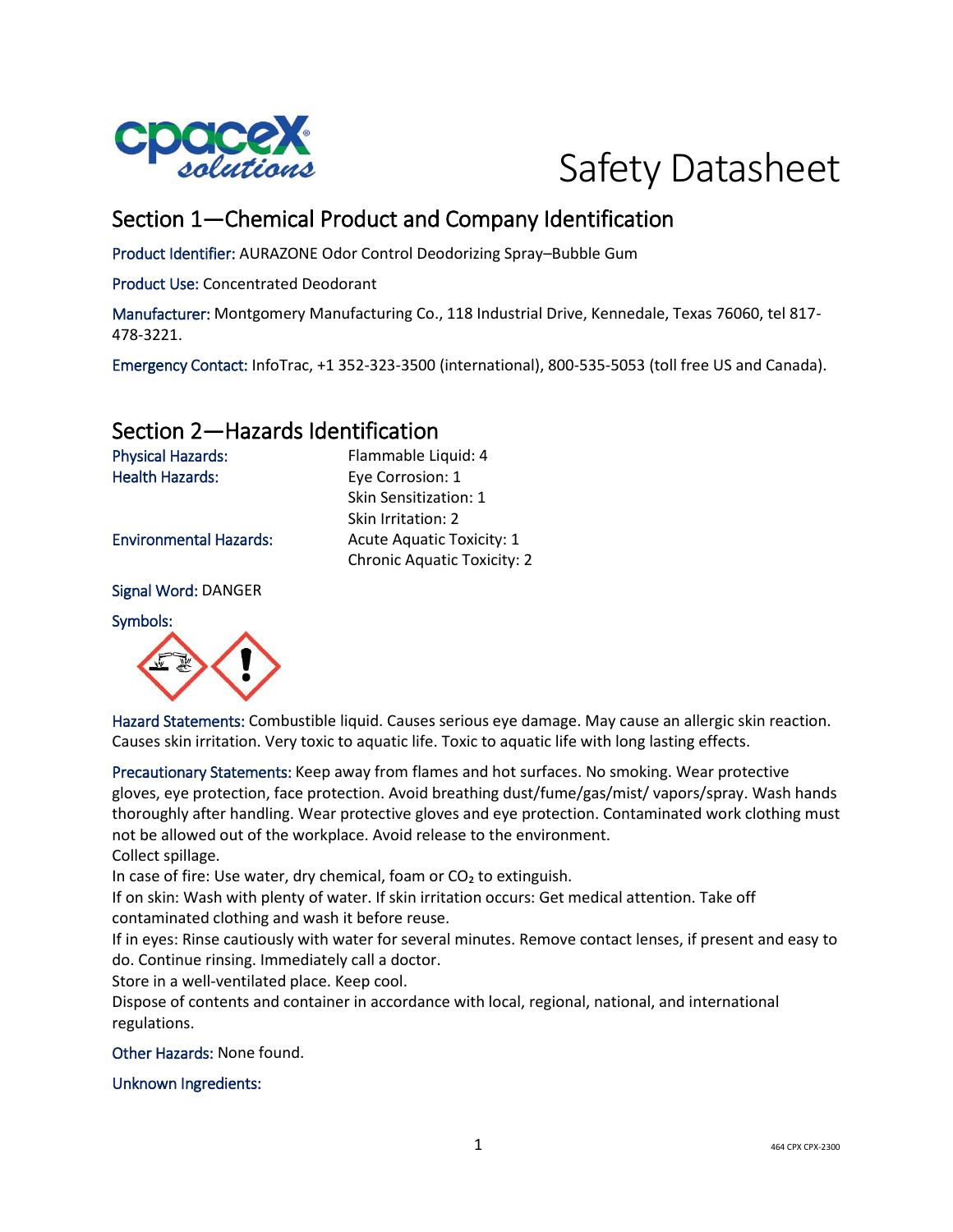# Section 3—Information on Ingredients

| <b>Ingredient Name</b>                                       | Ingredient | Ingredient CAS |
|--------------------------------------------------------------|------------|----------------|
|                                                              | Percentage | No             |
| The exact chemical identities and percentages of composition |            |                |
| have been withheld as a trade secret.                        |            |                |

### Section 4—First Aid Measures

Skin contact: If on skin or hair: Wash with plenty of water. If skin irritation occurs: Get medical attention. Take off contaminated clothing and wash it before reuse.

Eye contact: If in eyes: Rinse cautiously with water for several minutes. Remove contact lenses, if present and easy to do. Continue rinsing. Immediately call a doctor.

Ingestion: If swallowed: No need for first aid is anticipated if material is swallowed. If irritation occurs, seek medical attention.

Inhalation: If inhaled: Get to fresh air. If not breathing or if breathing is difficult, provide respiratory assistance and seek medical attention.

Most important symptoms/effects, acute and delayed: N/D

Indication of immediate medical attention/special treatment: N/D

#### Section 5—Fire-Fighting Measures

Suitable extinguishing media: Water, fog, foam, dry chemical, CO₂

Specific hazard arising from chemicals: Vapors are heavier than air and may travel along the ground.

Special equipment and precautions: Self-contained or air supplied breathing apparatus and protective gear. Cool nearby drums with water to prevent pressure build-up.

# Section 6—Accidental Release Measures

Personal precaution, protective equipment, emergency procedures: Avoid contact with skin and eyes. Do not ingest. Do not inhale. Wear Personal Protective Equipment (refer to section 8).

Methods and material for containment and clean up: Avoid release to the environment. Stop discharge and contain material. Substantial quantities may be recovered with a vacuum pump. Use explosion proof equipment if flammable or combustible. Otherwise, use appropriate absorbent. Place contaminated material in container suitable for disposal. Use appropriate protective equipment. Be sure there is adequate ventilation. Do not flush to streams or other bodies of water. Contact appropriate environmental agencies if further guidance is required.

# Section 7—Handling and Storage

Precautions for safe handling: Wash thoroughly after handling, especially before eating, drinking, smoking or using restroom facilities. Wash goggles and gloves. Launder contaminated clothing. Do not swallow. Do not get in eyes. Do not inhale mists or vapors.

Cautions for safe storage: Store in a well-ventilated place. Keep cool.

Incompatibilities: Avoid contact with strong oxidizing agents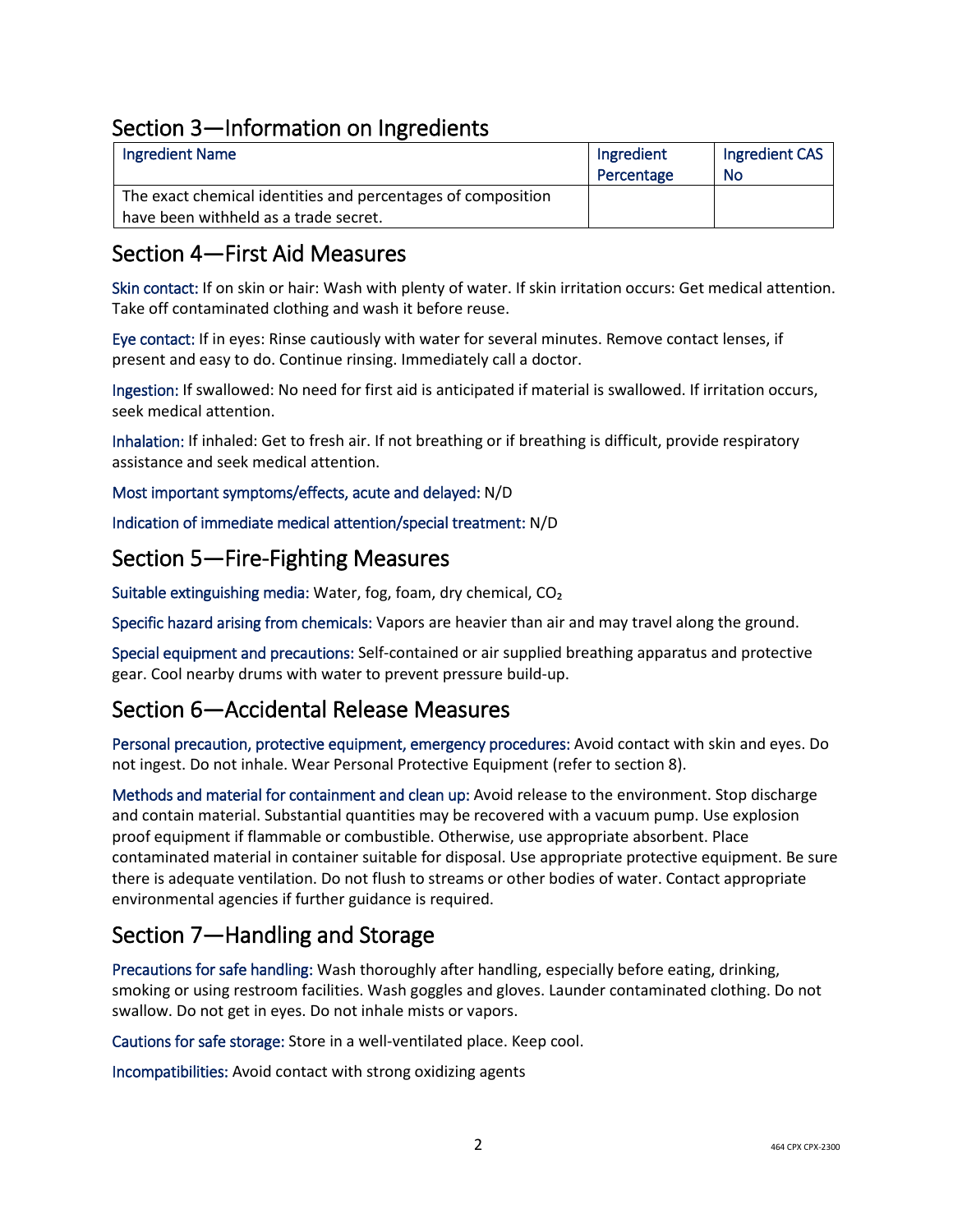# Section 8—Exposure controls/personal protection

#### Exposure Limits: N/D

Specific Engineering: Not established.

Individual protective equipment and measures: Eye Protection: Prevent eye contact. Wear chemical splash goggles or similar eye protection if the potential exists for eye contact. Skin Protection: Avoid skin contact. Wear water proof gloves (latex, PVC, rubber or neoprene) to prevent contact. Respiratory Protection: None necessary General Hygiene: Wash hands after handling. Eyewash fountain with safety shower in work area. Wear complete clothing to minimize skin contact

### Section 9—Physical and Chemical Properties

| <b>Physical State: Liquid</b>                     | Flammability (solid, gas): Not Flammable |
|---------------------------------------------------|------------------------------------------|
| <b>Color: Clear</b>                               | Vapor Pressure (mmHg): N/D               |
| Odor: N/D                                         | Vapor Density (air= 1): N/D              |
| Odor Threshold: N/D                               | <b>Relative Density: 1</b>               |
| pH: 4.4-4.5                                       | Solubilities: In water: complete         |
| Melting point/freezing Point: N/D                 | Partition Coefficient: N/D               |
| Initial Boiling Point and Boiling Range: >200 °F  | Auto-Ignition Temperature: N/D           |
| Flash Point: 175 °F (TCC)                         | Decomposition Temperature: N/D           |
| <b>Evaporation Rate: N/D</b>                      | Viscosity: N/D                           |
| Upper/Lower Flammability or Explosive limits: N/D |                                          |

### Section 10—Stability and Reactivity:

| <b>Chemical Stability: Stable</b>            | Condition to Avoid: High heat, flames and sparks. |
|----------------------------------------------|---------------------------------------------------|
| Reactivity: No specific reactivity test data | Possibility of Hazardous Reaction: Hazardous      |
| available for this mixture.                  | Polymerization: will not occur.                   |
| Incompatible Materials: Strong oxidizing and | <b>Hazardous Decomposition Products:</b>          |
| reducing agents                              | Carbon monoxide, carbon dioxide, various          |
|                                              | hydrocarbons etc.                                 |

# Section 11—Toxicological information:

Information on the likely routes of exposure: Skin contact, eye contact, inhalation, ingestion.

| <b>Chemical Name</b>                          | Oral LD50    | Dermal LD50 | <b>Inhalation LD50</b> |
|-----------------------------------------------|--------------|-------------|------------------------|
| Ingredient 1                                  | $>900$ mg/kg | N/D         | N/D                    |
| Ingredient 2                                  | $>300$ mg/kg | N/D         | N/D                    |
| Product as a Whole                            | 2,637 mg/kg  | N/D         | N/D                    |
| The exact chemical identities and percentages |              |             |                        |
| of composition have been withheld as a trade  |              |             |                        |
| secret.                                       |              |             |                        |

Important symptoms: Refer to Section 4—First Aid Measures.

Effects of Acute Exposure: Eyes: May cause eye irritation, redness, tearing, blurred vision Skin: May cause moderate irritation defatting, dermatitis Ingestion: May cause gastrointestinal irritation, nausea vomiting & diarrhea. Inhalation: Inhalation may cause chest discomfort or coughing. Vapors may cause irritation of the nose and throat.

#### Effects of Chronic Exposure: N/D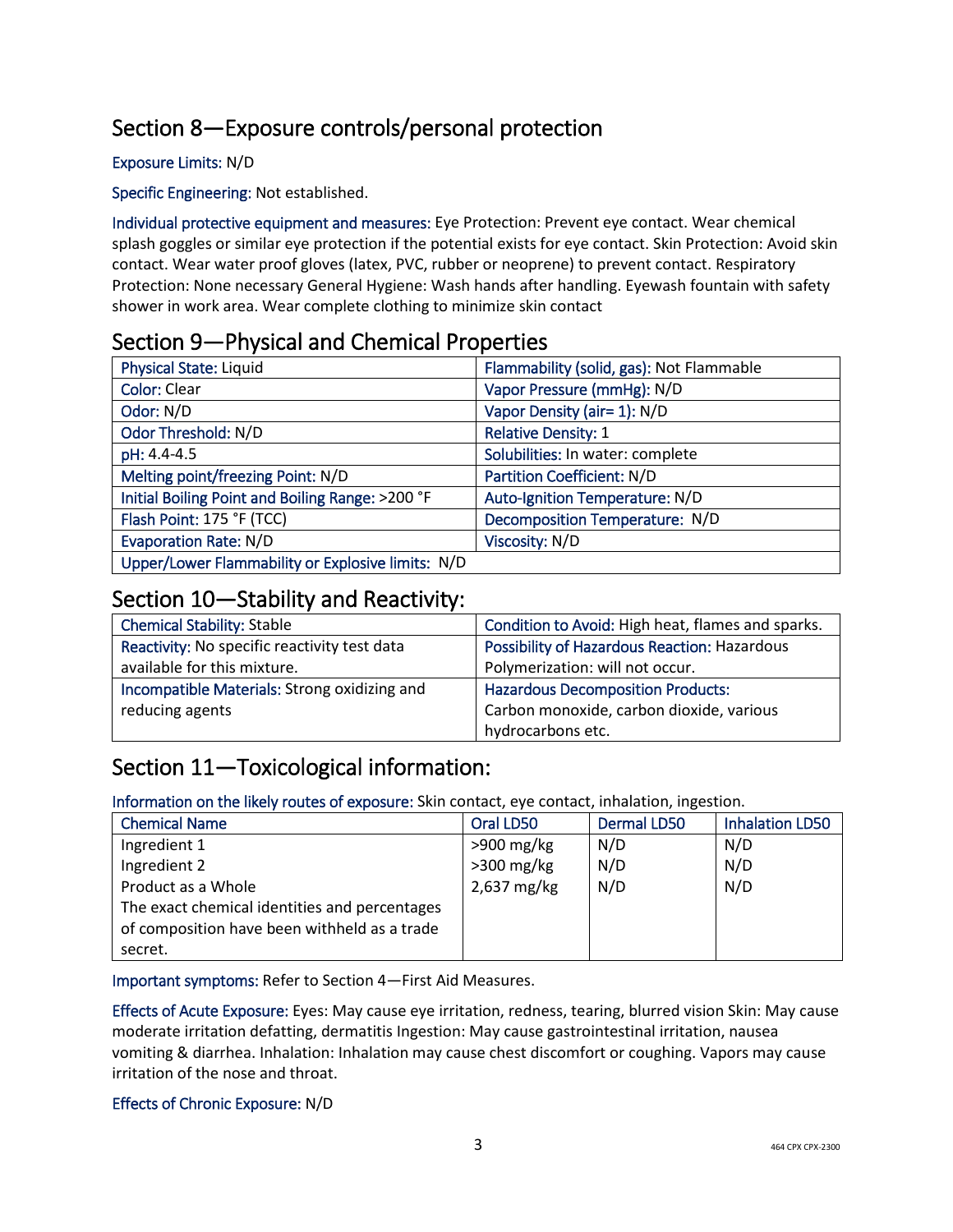Carcinogenicity: IARC, ACGIH, NTP, OSHA: No component of this product present at levels greater than or equal to 0.1% is identified as probable, possible or confirmed human carcinogen by IARC, ACGIH, NTP, OSHA respectively.

Other Data: N/D

# Section 12—Ecological Information:

Ecotoxicity: Very toxic to aquatic life. Toxic to aquatic life with long lasting effects.

Ingredient 2: Algae EC50 Algae 0.063 mg/l, 96 hours. Crustacea LC50 Daphnia 0.0058 - 0.016 mg/l, 48 hours. Fish LC50 Fish 0.028 ppm, 96 hours

| Persistence and degradability: N/D | Bioaccumulative Potential: N/D    |
|------------------------------------|-----------------------------------|
| Mobility in Soil: N/D              | <b>Other Adverse Effects: N/D</b> |

### Section 13—Disposal Considerations

Waste Treatment Method: Avoid release to the environment. Do not dispose of near water system. Offer surplus and non-recyclable solutions to a licensed disposal company. Contact a licensed professional waste disposal service to dispose of this material. Dispose of contents and container in accordance with local, regional, national, international regulations.

### Section 14—Transport Information

| UN number:                                                                  | UN proper shipping name:     |
|-----------------------------------------------------------------------------|------------------------------|
| Transport hazard class(es) :                                                | Packing group if applicable: |
| <b>Environmental hazards:</b><br>Special precautions:                       |                              |
| Transport in bulk (according to Annex II of MARPOL 73/78 and the IBC Code): |                              |

# Section 15—Regulatory information

SARA Title III Hazard Categories: No reported ingredients

# Section 16—Other Information

#### Key to Abbreviations:

no info not determined, no information found N/D not determined, no information found

Date SDS Prepared: July 29, 2015

#### Suggested NFPA rating: N/D

Suggested HMIS rating: H=2, F=0, P=0, PPE=N/D. (NPCA recommends that PPE codes be determined by the employer, who is most familiar with the actual conditions under which chemicals are used at the work location.)

This information is prepared according to 29 CFR 1910.1200 and is based on typical working conditions, use of product according to label directions, and the works of others. It may not be accurate. Actual use conditions are beyond our control. Employers should make their own studies to determine the suitability of the information for their purposes. Users assume all risks of use, handling, and disposal of the product, or of publishing, use, or reliance upon, this information. We assume no liability for any claims, losses, or damages of any third party or for lost profits or any special, indirect, incidental, consequential or exemplary damages, howsoever arising, even if we have been advised of the possibility